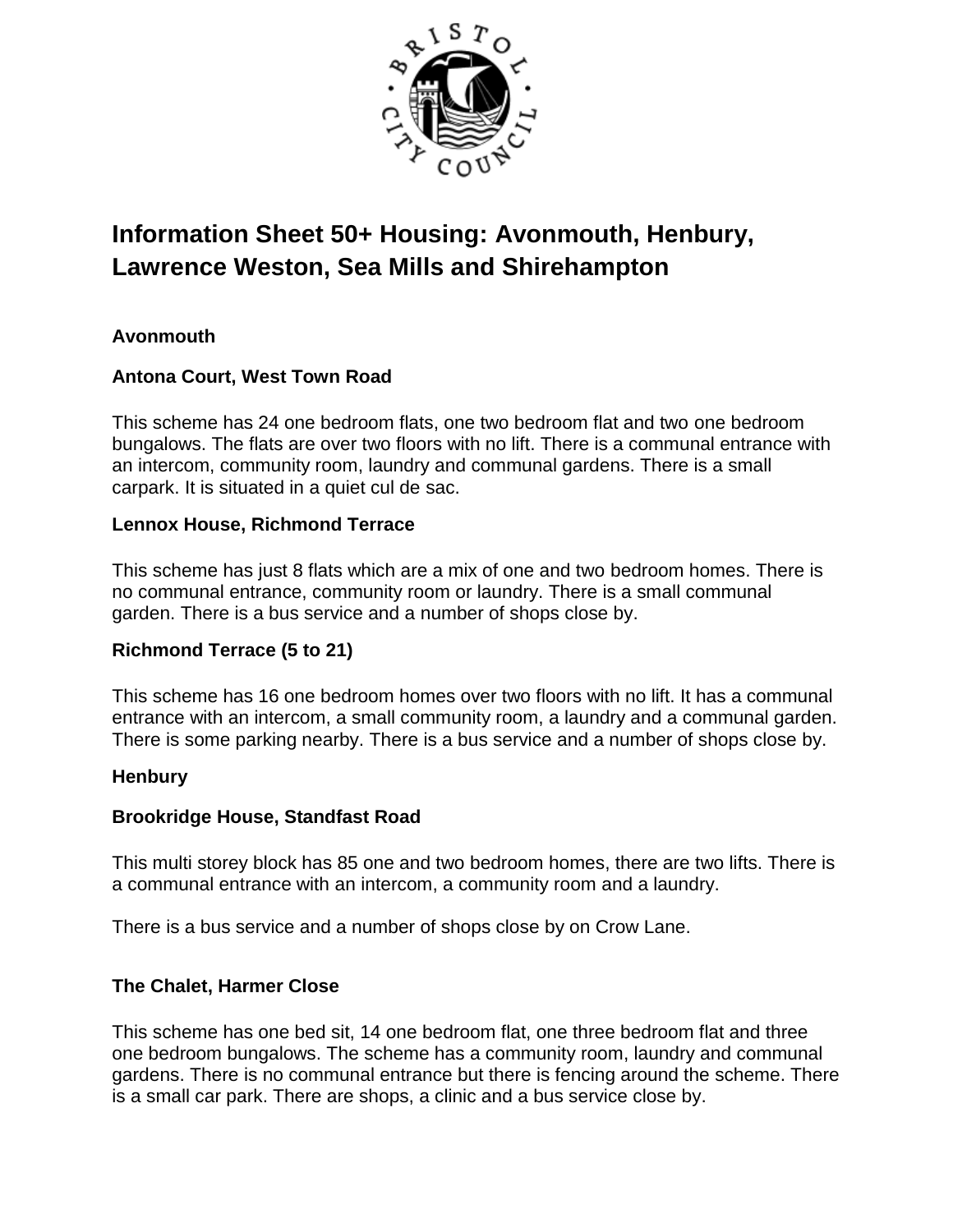#### **Lawrence Weston**

#### **Orlebar Gardens (23 to 97 odd numbers only)**

This scheme has 38 one bedroom homes which are a mix of flats and bungalows. The flats are over two floors with no lift.

The flats have communal entrances and there is fencing around the scheme. There is a communal gardens but no community room. Tenants can use a laundry in a neighbouring site.

There are few amenities within walking distance. The homes are situated on a hill.

#### **Sea Mills**

#### **Downfield, Compton Drive**

This scheme has 15 one bedroom flats and one two bedroom flat over two floors with no lift.

There is a communal entrance with an intercom, community room, laundry and communal gardens. There is also a small car park. There is a bus service and a small shop close by.

#### **Hill House, Woodend Walk**

This scheme has 35 one bedroom homes over three floors with no lift. There is a communal entrance with an intercom, community room, laundry and communal gardens. The entrance and communal facilities are all on the first floor.

The scheme is situated in a quiet cul de sac. There are no shops within a short walking distance. There is a bus service and clinic within a five to 10 minute walk.

#### **Shirehampton**

#### **Pembroke Road (18 to 24)**

This scheme has just four one bedroom flats over two floors with no lift. There is a communal entrance and communal garden but no laundry or community room.

There are shops and a bus service close by on Shirehampton High Street.

# **Barwick House, The Ridge**

This multi storey block has 51 one and two bedroom homes, there are two lifts. There is a communal entrance with an intercom, a community room and a laundry.